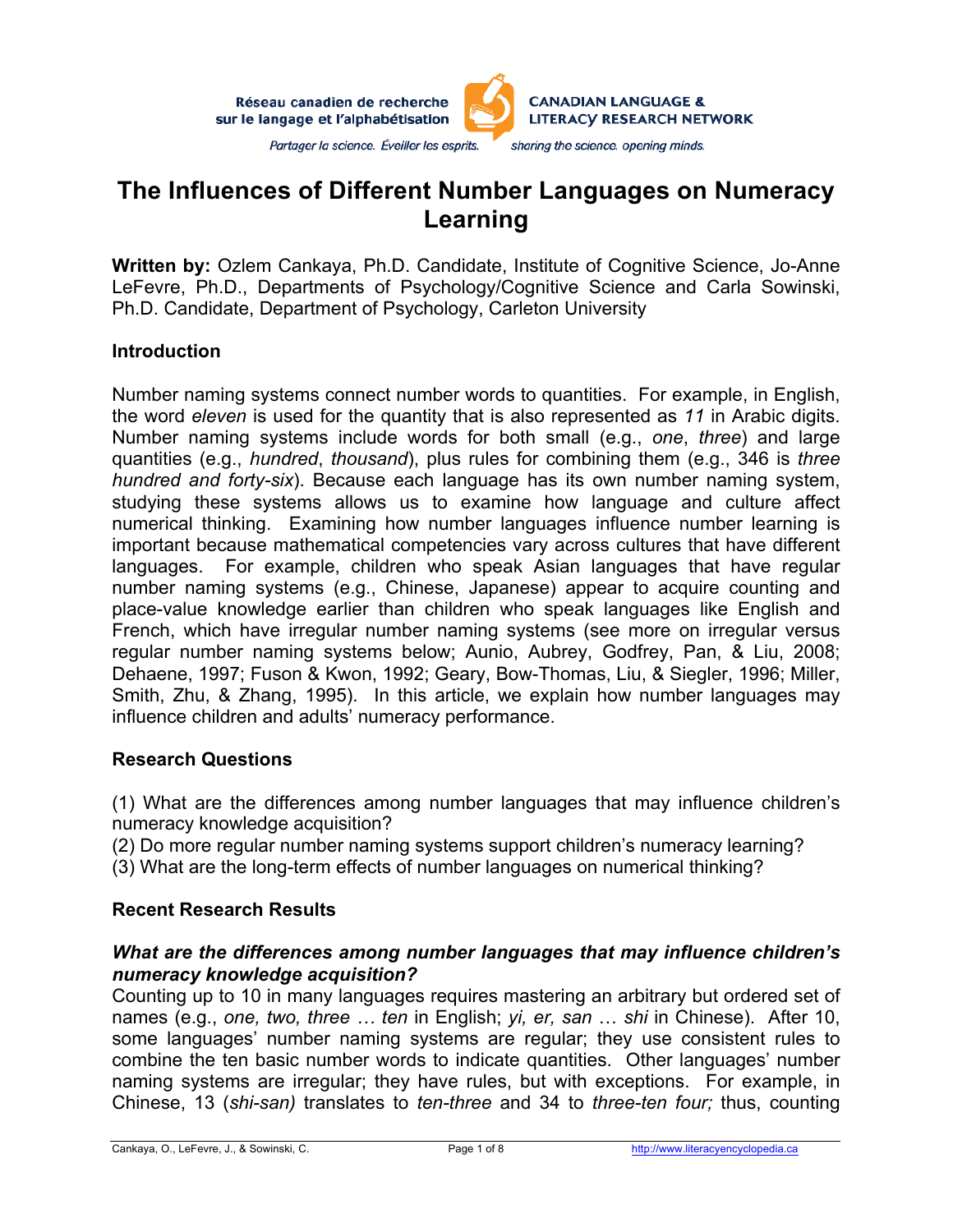beyond 10 in Chinese involves learning rules to combine the the words from one to ten to create larger number words. In contrast, many other languages, including English and French, have special words between 11 and 19. English has rules for producing number words from 20 on, but these are not as predictable as in Asian languages (compare thirty and three-ten, for example). Some other languages, such as French, use some base-20 rules (e.g., 80 is *quatre-vingt* or *four-twenty*). It seems plausible that learning to count in more regular languages should be easier for children than learning to count in less regular languages.

Beyond the number 10, place-value knowledge helps one know the value of each digit in a multi-digit number. The visual Arabic number system is completely regular because it combines a limited set of symbols (0 to 9). Furthermore, this system assigns each number symbol a value depending on the relative position of the digits to indicate quantities. In comparison to the Arabic digit system, many spoken languages have more symbols (i.e., words) and more complex rules for combining the number words to reflect quantities. Thus, in different number naming systems, the place value assigned to each number word may not be consistent with the spoken position of the numbers. For example, in languages such as Dutch and German, ones digits and tens digits are reversed such that 45 is named as *five-and-forty* rather than *forty-five*. In English, 16 is named as *six-teen* whereas in Chinese it is *ten-six*. Furthermore, the structure of complex numerals may involve multiplication (e.g., *two hundred*) and/or addition (e.g., *twenty-three*; Lonin & Matushansky, 2006). Thus, mastering place value is difficult, at least for English-speaking North American children (Fuson & Briars, 1990). It seems reasonable that children will find it easier to learn number naming systems where there is a consistent rule for mapping number words to quantities. Furthermore, because children ultimately need to make connections among the various symbolic and nonsymbolic number codes (number words, digits and quantities), the lack of consistency between the spoken and written number words and the visual Arabic digits may make the ongoing translations among these codes more complex. As a result, performance differences may exist across languages (Pixner et al., 2011a).

## *Do more regular number naming systems support children's numeracy learning?*

Children whose languages have regular number naming systems may more easily learn to (a) count (LeFevre, Clarke, & Stringer, 2002; Miller et al., 1995), (b) learn about place value (Ho & Fuson, 1998; Miura, Kim, Chang, & Okamoto, 1988), and (c) acquire number system knowledge (Pixner et al., 2011b; Siegler & Mu, 2008), as compared to children whose number languages are less predictable. In irregular languages, such as English and French, children may have difficulty learning the teen and decade names due to the complex number structure that does not reflect the base-10 system directly. For instance, 3- to 5-year-old English-speaking children from the U.S. could not count as high as Chinese-speaking children, even though children's performance did not differ in counting small sets of objects or solving problems (Miller et al., 1995). Similarly, LeFevre et al. (2002) found that 3- to 6-year-old French-speaking children could not count as high as their English-speaking peers. The differences between children's performance were partially attributed to the structure differences in number languages. However, French children also performed more poorly in object counting and number recognition tasks compared to English-speaking children. In this study, English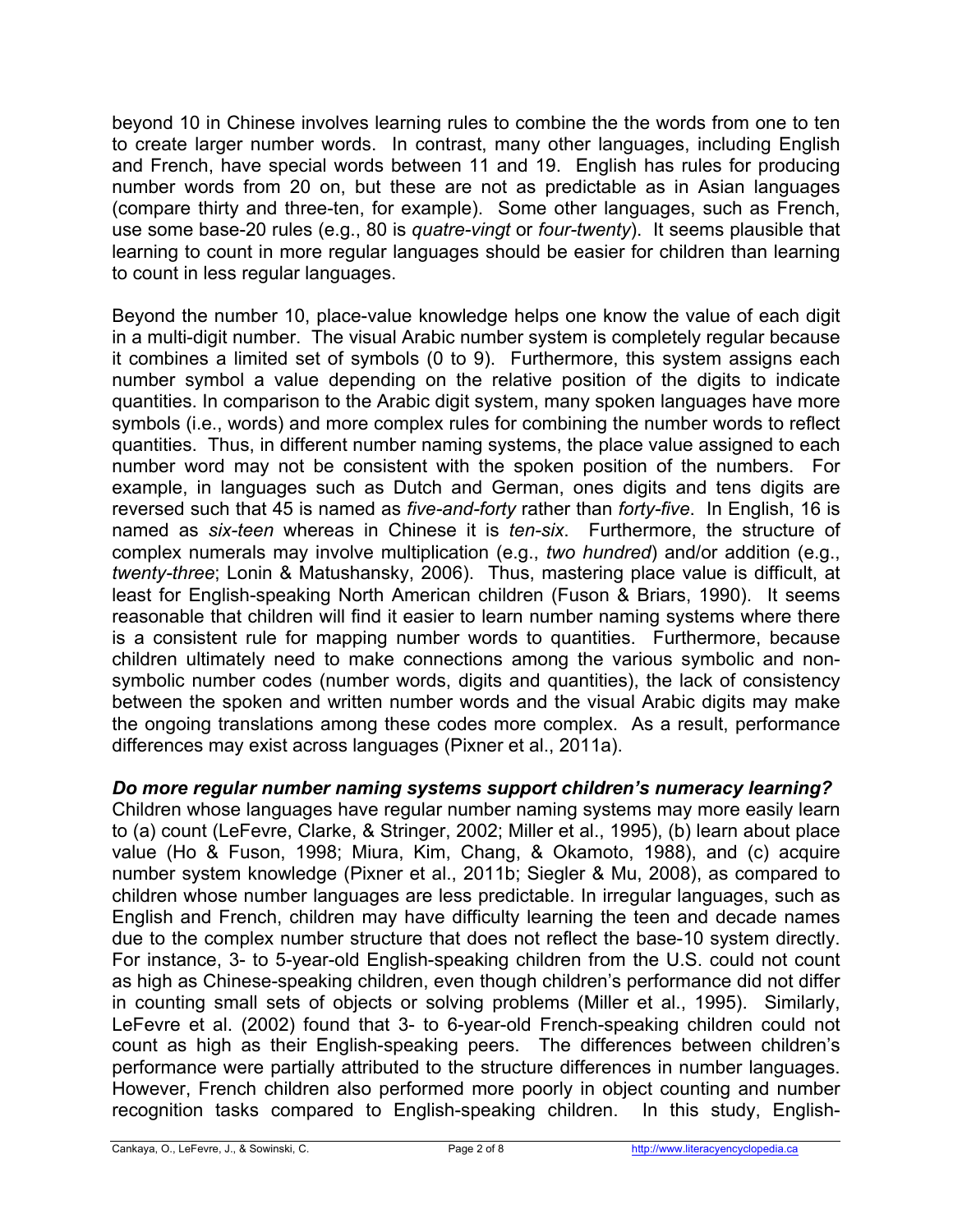speaking parents reported more frequent teaching of early numeracy skills than Frenchspeaking parents. Therefore, when evaluating children's early numeracy knowledge, experiential factors should also be considered.

Children whose languages have regular rules use place value knowledge earlier and more consistently than children who speak less regular languages (Ho & Fuson, 1998; Miura, Okamoto, Kim, Steere, & Fayol, 1993). For example, Miura and colleagues (1993) found that Asian born-and-educated children (Chinese, Japanese, and Korean) illustrated numbers such as 23 as collections of blocks and units (e.g., 2 blocks of 10 plus three units), whereas non-Asians (French, English, and Swedish) used a collection of 23 single units and did not use blocks of 10. These differences in children's representation of numbers were attributed to the transparency of number languages and their correspondence with the base-10 Arabic system.

Other researchers have argued that the differences that have been attributed to number language could be due to the combined effects of tailored instructions and other cultural differences (Alsawaie, 2004; Dowker, Bala, & Lloyd, 2008; Towse & Saxton, 1997). For instance, Towse and Saxton (1997) demonstrated that experimenters' initial practice demonstration strongly influenced English-speaking children's preference for using only units versus both blocks and units to represent numbers. Zijuan and Chan (2005) found that, although Chinese preschoolers' could provide the right answers to addition and subtraction problems, their computational strategies did not indicate an understanding of the base-10 system or of place value. Instead, they performed well because they were adept at using their fingers to count and produce the answers. Thus, differences in performance between Asian and non-Asian children may be a consequence of differing experiences at home or in school, rather than of differences in number languages (Chen & Uttal, 1988; Göbel, Shaki, & Fischer, 2011; Pan, Gauvain, Liu, & Cheng, 2006; Yang & Cobb, 1995; for review, Ngan Ng & Rao, 2010).

### *What are the long-term effects of different number languages on numerical thinking?*

The structure of number languages may have persistent effects on children and adults' numerical performance. For example, Czech children learn two, equally common, number word systems: One version has an inverted number-word structure (ones digit + decade; *four-and-twenty*) and the other version has a non-inverted number-word structure (decade + ones digit; *twenty-four*). Pixner et al. (2011b) had 7-year-old Czech children write numbers from spoken dictation. When the numbers were spoken using the inverted number-word system, children made many errors in which they incorrectly ordered the digits; no ordering errors were made when numbers were presented using the non-inverted number-word system. Furthermore, Brysbaert, Fias, and Noël (1998) showed that the arithmetic performance of Dutch and French speakers was affected by differences in how numbers were named, at least when answers were produced verbally. In Dutch, multi-digit numbers are inverted, as in *three-and-twenty,* whereas in French, the decade word precedes the ones digit word as in *twenty-three*. Like the Czech children using the inverted system, Dutch speakers were slower to produce the answers to problems like  $20 + 3$  as compared to  $3 + 20$ . Interestingly, the linguistic differences disappeared when the answers were typed.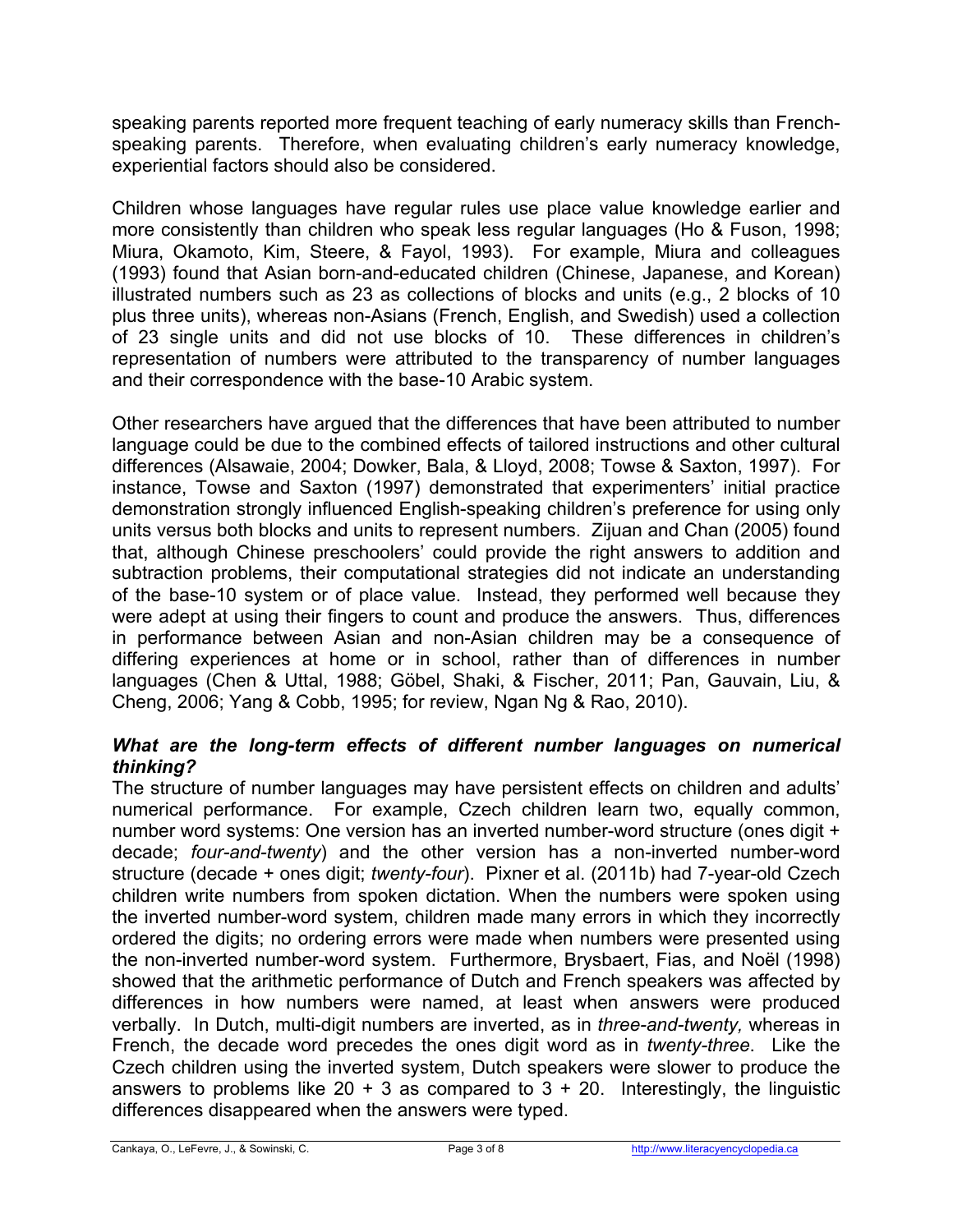Similarly, Colomé, Laka, and Sebastián-Gallés (2010) examined the addition performance of adult Basque speakers and found that they responded to addition problems faster if the problem reflected their language structure. The Basque number language follows a base-20 system, such that 35 is the equivalent of *twenty-fifteen*. Therefore, the addition problems that involved multiples of 20 plus a teen (e.g.,  $20 + 15$ ) = 35) were easier for the Basque speakers than the ones that did not include multiples of 20 but had the same answer (e.g.,  $25 + 10 = 35$ ). Such findings suggest that the structure of number languages has long-term implications for processing numbers.

Bilingualism can also affect early numeracy knowledge. For example, when Chinese-English bilingual children counted in English and Chinese, the proficiency in each language determined how high children could count (Rasmussen, Ho, Nicoladis, Leung, & Bisanz, 2006). Children who spoke Chinese more fluently than English counted much higher in Chinese whereas children who spoke English more fluently counted much higher in English. It is possible that children's performance might have been affected by learning to count in two number language systems, as the simultaneous learning may reinforce understanding of the base-10 concept. Furthermore, bilingual children may have more ways of representing numbers than monolinguals (Miura et al., 1993).

# **Conclusions**

Variation in number languages offer a possible explanation for why speakers of Asian languages are better at grasping the counting sequence and acquiring place-value understanding than are speakers of non-Asian number languages. Differences in the structure of number languages also seem to have some long-term implications for how adults use number words in mathematical tasks. However, differences in numeracy skills between, for example, American and Chinese children, have many other potential causes, such as home and school experiences (Huntsinger, Jose, Liaw, & Ching, 1997; Wang & Lin, 2009). Thus, number language differences are only a partial explanation for observed cultural differences.

# **Future Directions**

Much, if not all, of the existing research comparing regular to less-regular number languages is correlational and thus many other sources could be the causes of differences in mathematical performance. An alternative approach is use of interventions to teach children early numeracy skills and examine whether children who speak more regular languages learn faster than children who speak less regular languages. More radically, children could be taught using simplified, regular number languages (e.g., *ten-three* instead of *thirteen*) and their learning progress compared to other children using standard languages. Some number languages have evolved to be simpler. For example, the French spoken in France uses the complex words *soixantedix*, *quatre-vingt*, and *quatre-vingt-dix* for 70, 80, and 90 (literally, *sixty-ten, four-twenty,* and *four-twenty-ten*), whereas the French spoken in the Walloon part of Belgium uses the words *septante*, *octante*, and *nonante* instead (the equivalent of *seventy*, *eighty*, and *ninety*). Walloon children make fewer errors writing these numbers from spoken dictation than French children (Seron & Fayol, 1994). Thus, research that establishes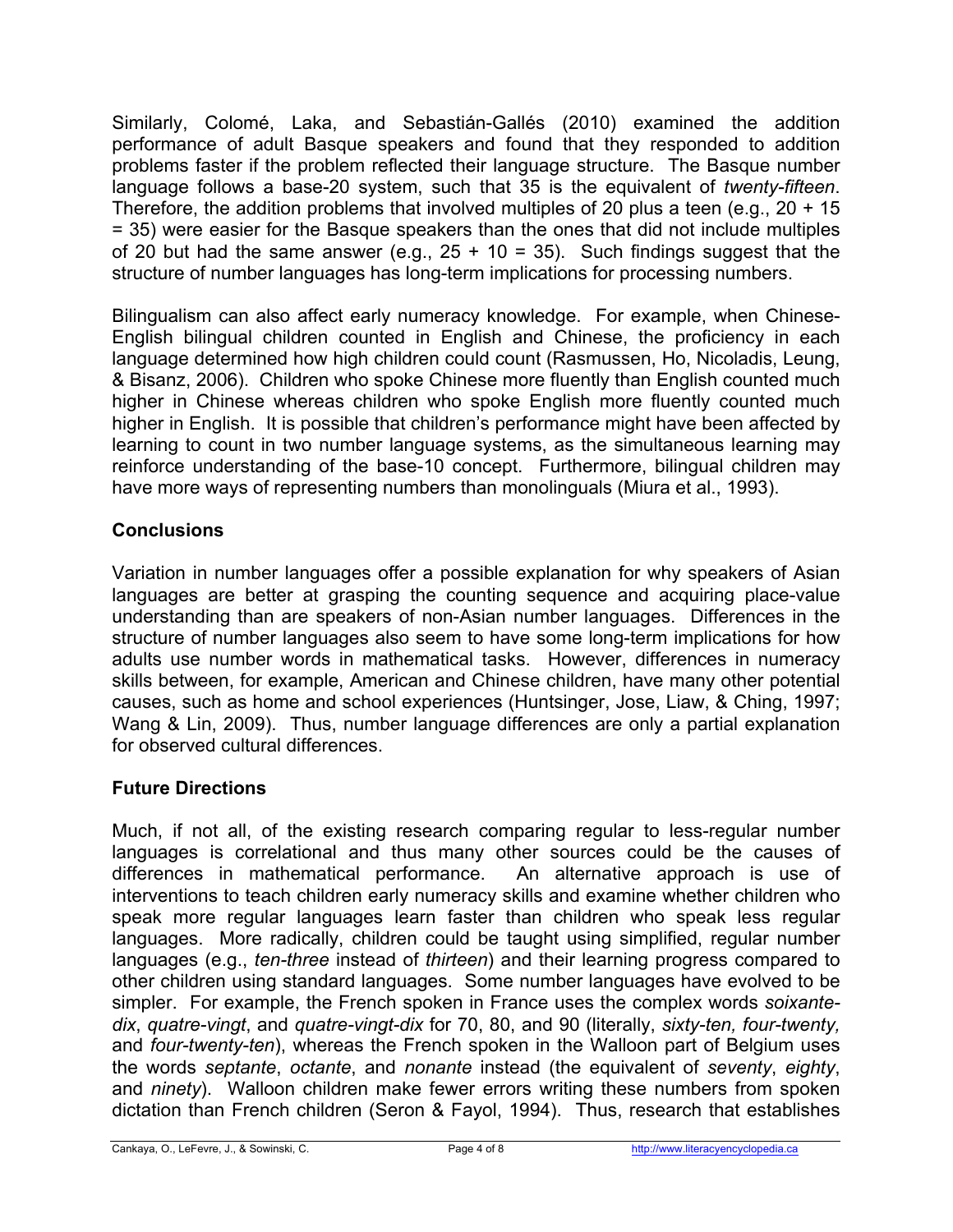exactly how the regularity of the spoken number language influences learning has the potential to improve instruction as well as to advance our understanding of numerical thinking.

**Date Posted Online:** 2012-06-09 14:30:25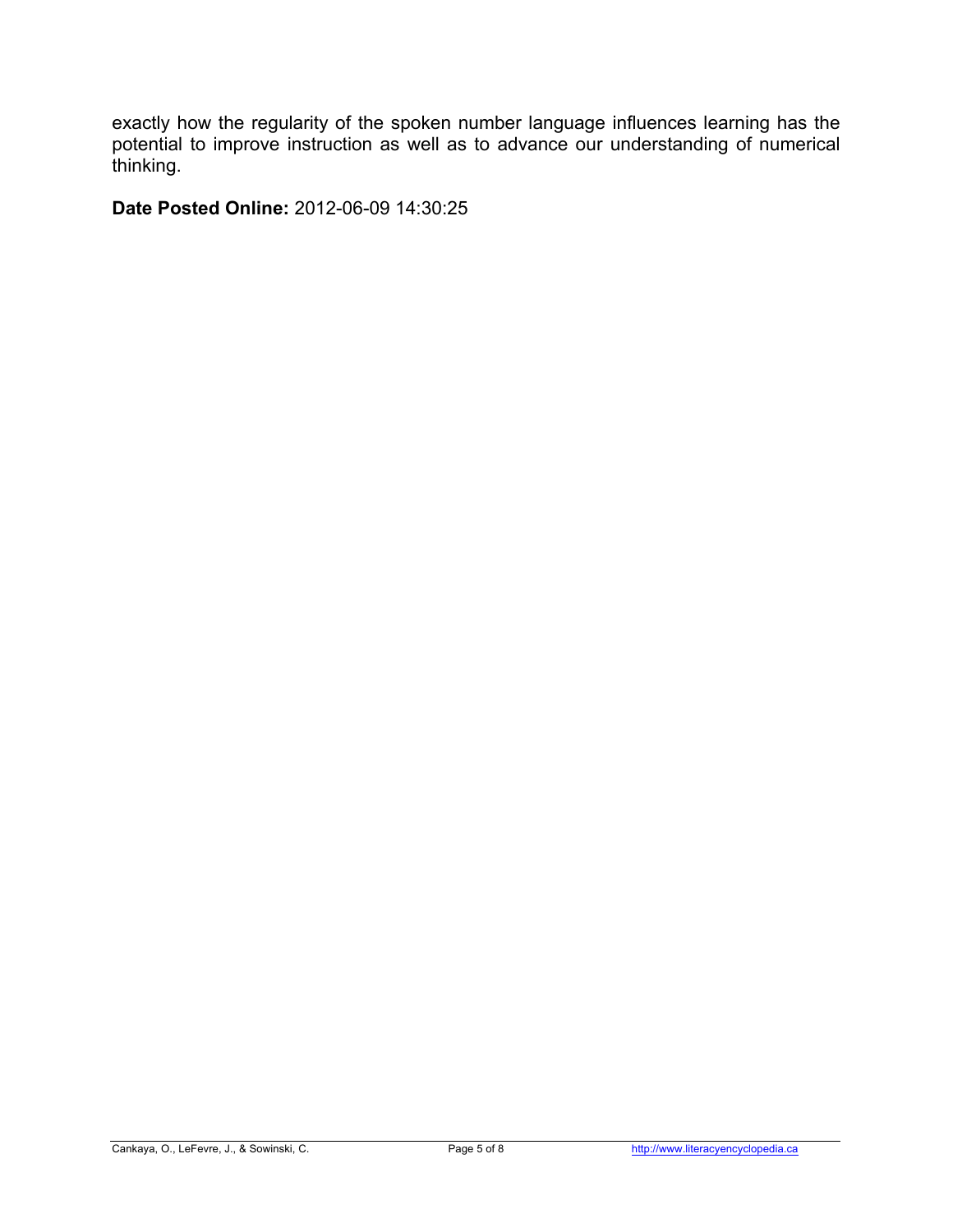#### **References**

- Alsawaie, O. N. (2004). Language influence on children's cognitive representation of number. *School Science and Mathematics*, *104*, 105-111.
- Aunio, P., Aubrey, C., Godfrey, R., Pan, Y., & Liu, Y. (2008). Children's early numeracy in England, Finland, and People's Republic of China. *International Journal of Early Years Education, 16*(3)*,* 203-221.
- Brysbaert, M., Fias, W., & Noël, M.-P. (1998). The Whorfian hypothesis and numerical cognition: Is "twenty-four" processed in the same way as "four-and-twenty"? *Cognition, 66,* 51-77.
- Chen, C., & Uttal, D. H. (1988). Cultural values, parents' beliefs, and children's achievement in the United States and China. *Human Development, 31*, 351–358.
- Colomé, A., Laka, I., & Sebastián-Gallés, N. (2010). Language effects in addition: How you say it counts. *The Quarterly Journal of Experimental Psychology, 63,* 965– 983.
- Dehaene, S. (1997). *The number sense: How the mind creates mathematics.* Oxford: Oxford Press.
- Dowker, A., Bala, S., & Lloyd, D. (2008). Linguistics influence of mathematical development: How important is the transparency of the counting system? *Philosophical Psychology*, *21*, 523-538.
- Fuson, K. C., & Briars, D. J. (1990). Using a base-ten blocks learning/teaching approach for first- and second-grade place-value and multidigit addition and subtraction. *Journal for Research in Mathematics Education, 21*(3)*,* 180-206.
- Fuson, K. C., & Kwon, Y. (1992). Korean children's single-digit addition and subtraction: Numbers structured by ten. *Journal for Research in Mathematics Education, 23,* 148-165.
- Geary, D. C., Bow-Thomas, C. C., Liu, F., & Siegler, R. S. (1996). Development of arithmetical competencies in Chinese and American children: Influence of age, language, and schooling. *Child Development, 67*, 2022-2044.
- Göbel, S. M., Shaki, S., & Fischer, M. H. (2011). The cultural number line: A review of cultural and linguistic influences on the development of number processing. *Journal of Cross-Cultural Psychology, 42*(4), 543-565.
- Ho, C. S., & Fuson, K. C. (1998). Children's knowledge of teen quantities as tens and ones: Comparisons of Chinese, British, and American kindergartners*. Journal of Educational Psychology, 90*, 536–544.
- Huntsinger, C. S., Jose, P. E., Liaw, F-R., & Ching, W-D. (1997). Cultural differences in early mathematics learning: A comparison of Euro-American, Chinese-American, and Taiwan-Chinese families. *International Journal of Behavioral Development*, *21*, 371-388.
- Ionin, T., & Matushansky, O. ( 2006). The composition of complex cardinals. *Journal of Semantics, 23,* 315–360.
- LeFevre, J., Clarke, T., & Stringer, A. (2002). Influences of language and parental involvement on the development of counting skills: Comparisons of French- and English-speaking Canadian children. *Early Child Development and Care*, *172*, 283-300.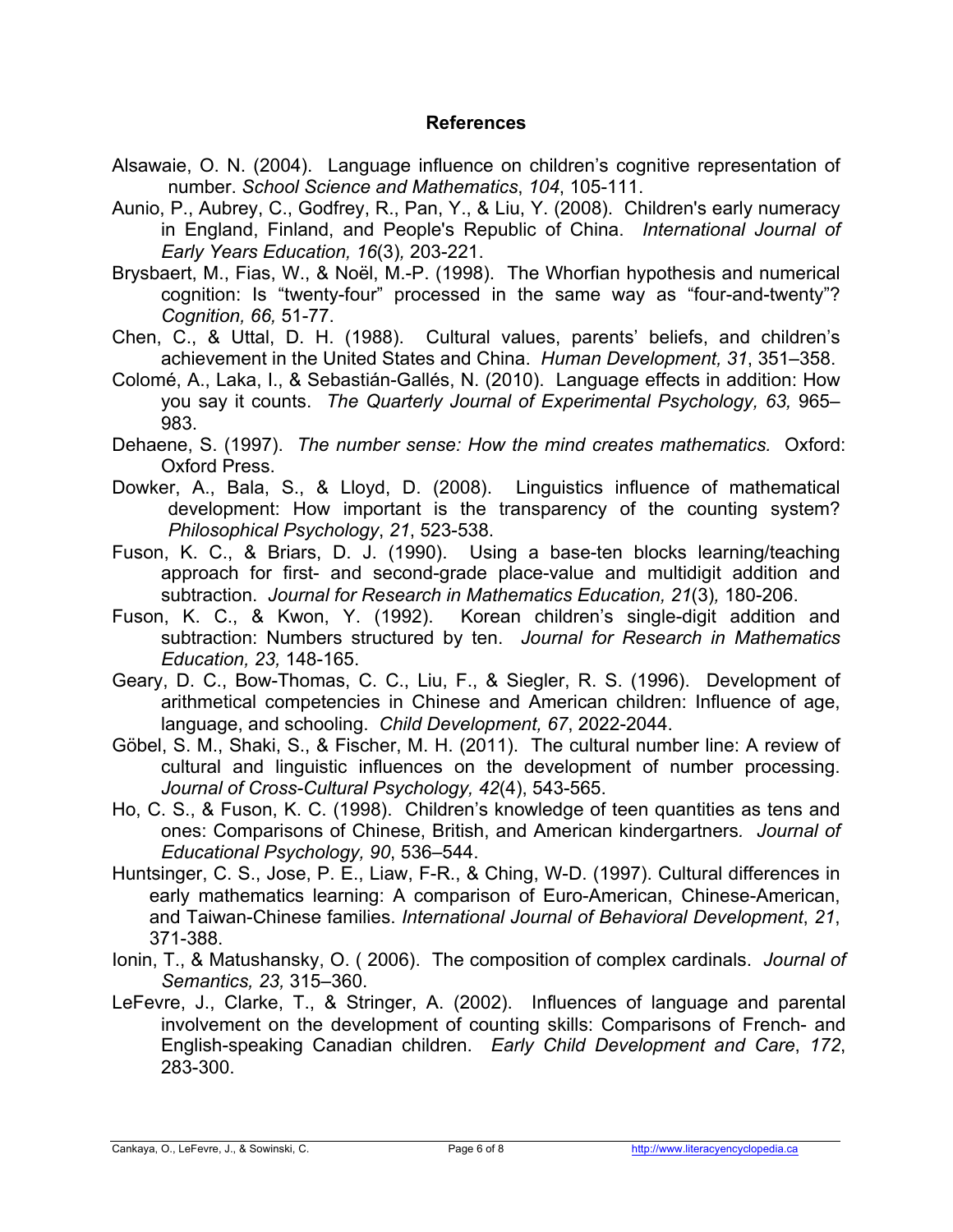- Miller, K., Smith, C., Zhu, J., & Zhang, H. (1995). Preschool origins of cross-national differences in mathematical competence: The role of number-naming system. *Psychological Science, 6*, 56–60.
- Miura, I. T., Kim, C. C., Chang, C., & Okamoto, Y. (1988). Effects of language characteristics on children's cognitive representation of number: Cross-national comparisons. *Child Development*, *59*, 1445-1450.
- Miura, I. T., Okamoto, Y., Kim, C. C., Steere, M., & Fayol, M. (1993). First graders' cognitive representation of number and understanding of place value: Crossnational comparisons - France, Japan, Korea, Sweden, and the United States. *Journal of Educational Psychology, 85*, 24–30.
- Ngan Ng, S. S., & Rao, N. (2010). Chinese number words, culture, and mathematics learning. *Review of Educational Research, 80*, 180–206.
- Pan, Y., Gauvain, M., Liu, Z., & Cheng, L. (2006). American and Chinese parental involvement in young children's mathematics learning. *Cognitive Development, 21*, 17-35.
- Pixner, S., Moeller, K., Hermanova, V., & Nuerk, H. -C., & Kaufmann, L. (2011a). Whorf reloaded: Language effects on non-verbal number processing in 1st grade - A trilingual study. *Journal of Experimental Child Psychology, 108,* 371–382.
- Pixner, S., Zuber, J., Hermanova, V., Kaufmann, L., Nuerk, H. -C., & Moeller, K., (2011b). One language, two number word systems and many problems: Transcoding in the Czech Language. *Research in Developmental Disabilities, 32*, 2683-2689.
- Rasmussen, C., Ho, E., Nicoladis, E., Leung, J., & Bisanz, J. (2006). Is the Chinese number-naming system transparent? Evidence from Chinese-English bilingual children. *Canadian Journal of Experimental Psychology, 60,* 60-67.
- Seron, X., & Fayol, M. (1994). Number transcoding in children. A functional analysis. *British Journal of Developmental Psychology, 12,* 281–300.
- Siegler, R. S., & Mu, Y. (2008). Chinese children excel on novel mathematics problems even before elementary school. *Psychological Science, 19*, 759-763*.*
- Towse, J. N., & Saxton, M. (1997). Linguistic influences on children's number concepts: methodological and theoretical considerations. *Journal of Experimental Child Psychology, 66*, 362-375.
- Wang, J., & Lin, E. (2009). A meta-analysis of comparative studies on Chinese and US students' mathematics performance: Implications for mathematics education reform and research. *Educational Research Review*, *4*, 177-195.
- Yang, M. T. L., & Cobb, P. (1995). A cross-cultural investigation into the development of place-value concepts of children in Taiwan and the United States. *Educational Studies in Mathematics, 28*, 1–33.
- Zijuan, C., & Chan, L. K. S. (2005). Chinese number-naming advantages? Analyses of Chinese pre-schoolers computational strategies and errors. *International Journal of Early Years Education, 13*, 179-192.